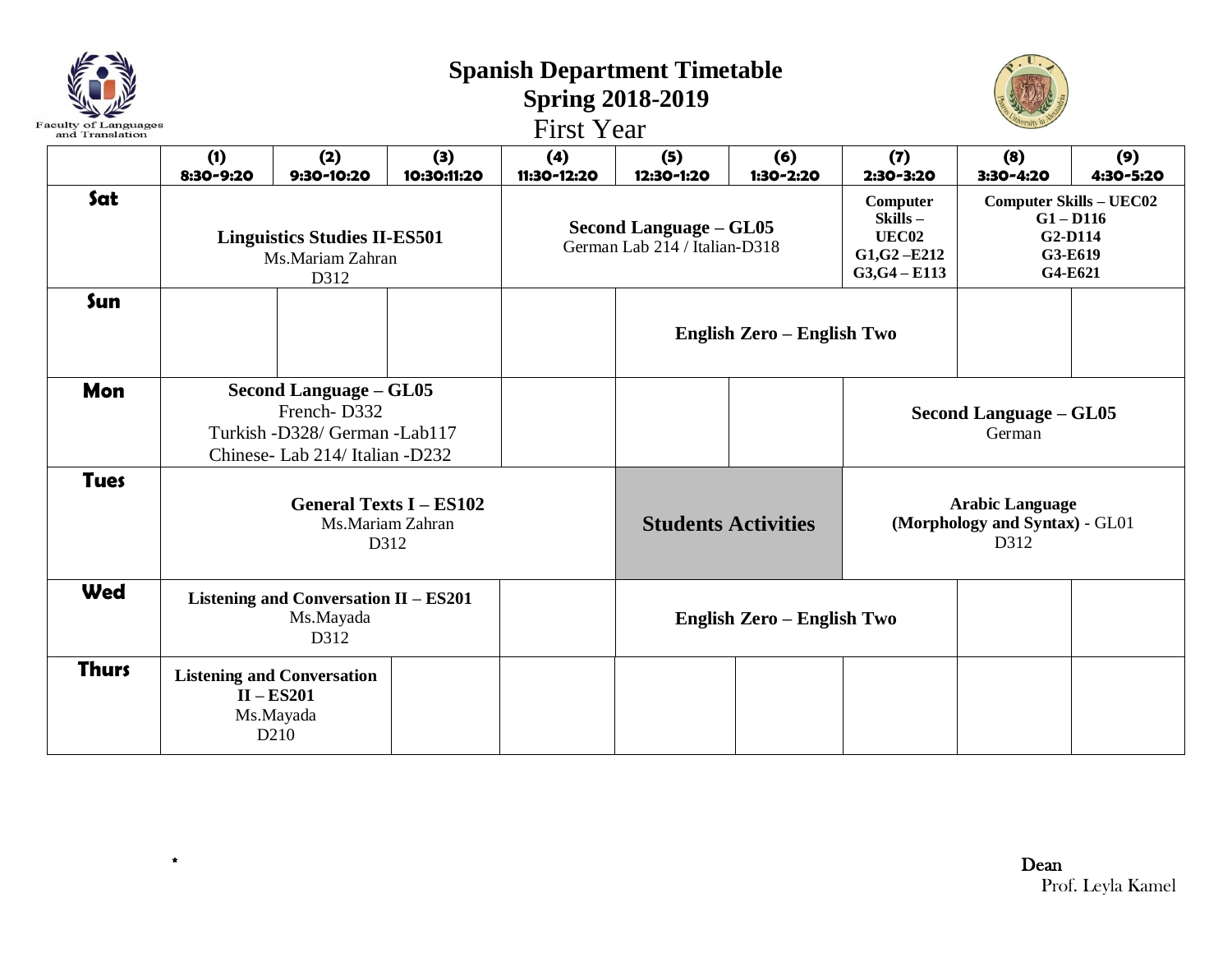| <b>Faculty of Languages</b><br>and Translation |                  |                                                           |                                                              |                                                                                                              |                                                         |                            |                                                                                     |                  |                  |
|------------------------------------------------|------------------|-----------------------------------------------------------|--------------------------------------------------------------|--------------------------------------------------------------------------------------------------------------|---------------------------------------------------------|----------------------------|-------------------------------------------------------------------------------------|------------------|------------------|
|                                                | (1)<br>8:30-9:20 | (2)<br>9:30-10:20                                         | (3)<br>10:30:11:20                                           | (4)<br>11:30-12:20                                                                                           | (5)<br>12:30-1:20                                       | (6)<br>1:30-2:20           | (7)<br>2:30-3:20                                                                    | (8)<br>3:30-4:20 | (9)<br>4:30-5:20 |
| Sat                                            |                  |                                                           | <b>Essay and Reading -ES202</b><br>Ms.Mariam Ahmed<br>D322   |                                                                                                              | <b>Political Translation (From/Into Arabic) - ES403</b> |                            |                                                                                     |                  |                  |
| Sun                                            |                  |                                                           | <b>Spanish Culture I - ES404</b><br>Ms.Mariam Zahran<br>D322 |                                                                                                              |                                                         | English Zero - English Two | <b>English For Specific</b><br><b>Purpose - GE03</b><br>Group 3<br>D <sub>210</sub> |                  |                  |
| <b>Mon</b>                                     |                  | Latin American Literature I - ES402<br>Dr.Nesrine<br>D322 |                                                              | <b>Second Language - GL07</b><br>French-D332<br>Turkish-D328/ German-Lab117<br>Chinese-Lab214 / Italian-D232 |                                                         |                            |                                                                                     |                  |                  |
| <b>Tues</b>                                    |                  |                                                           | <b>Second Language - GL07</b><br>German - Lab214             | <b>Students Activities</b>                                                                                   |                                                         |                            |                                                                                     |                  |                  |
| <b>Wed</b>                                     |                  |                                                           |                                                              |                                                                                                              | English Zero - English Two                              |                            |                                                                                     |                  |                  |
| <b>Thurs</b>                                   |                  |                                                           |                                                              |                                                                                                              |                                                         |                            | Arabic Essay and Writing – GL03<br>D <sub>210</sub>                                 |                  |                  |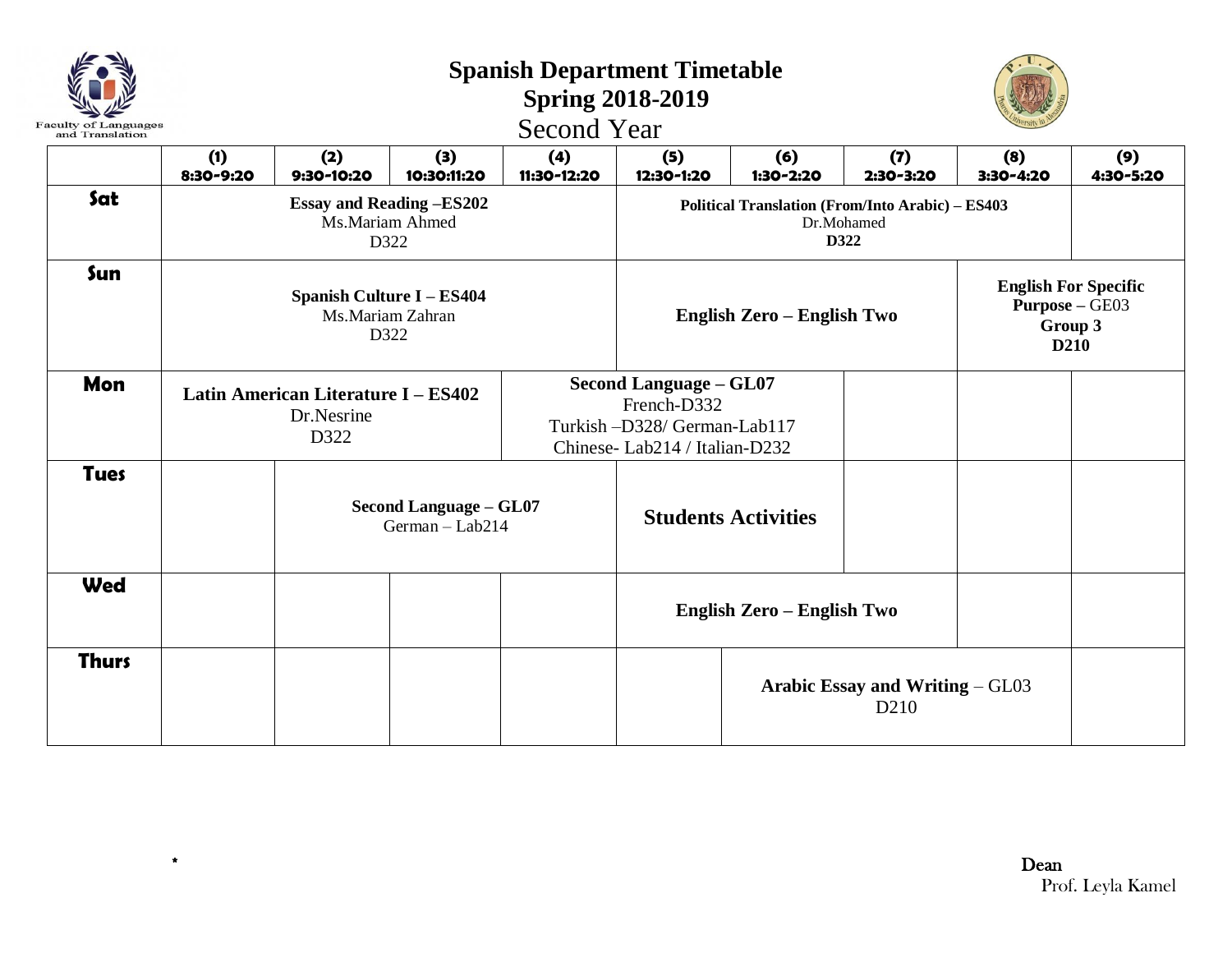| Faculty of L<br>and Translation |                  | <b>Spanish Department Timetable</b><br><b>Spring 2018-2019</b><br>Third Year                               |                                                    |                    |                                                            |                                                                      |                  |                                                                    |                  |                   |  |  |
|---------------------------------|------------------|------------------------------------------------------------------------------------------------------------|----------------------------------------------------|--------------------|------------------------------------------------------------|----------------------------------------------------------------------|------------------|--------------------------------------------------------------------|------------------|-------------------|--|--|
|                                 | (1)<br>8:30-9:20 | (2)<br>9:30-10:20                                                                                          | (3)<br>10:30:11:20                                 | (4)<br>11:30-12:20 | (5)<br>12:30-1:20                                          | (6)<br>1:30-2:20                                                     | (7)<br>2:30-3:20 | (8)<br>3:30-4:20                                                   | (9)<br>4:30-5:20 | (10)<br>5:30-6:20 |  |  |
| Sat                             |                  |                                                                                                            | <b>Internet Language - ES605</b><br>Mayada<br>E605 |                    |                                                            | <b>Essay and Reading II - ES602</b><br>Ms.Mayada<br>D <sub>210</sub> |                  |                                                                    |                  |                   |  |  |
| Sun                             |                  |                                                                                                            |                                                    |                    |                                                            | English Zero - English Two                                           |                  |                                                                    |                  |                   |  |  |
| <b>Mon</b>                      |                  | <b>English Four</b>                                                                                        |                                                    |                    |                                                            |                                                                      |                  | Legal Translation (From/Into Arabic) - ES604<br>Dr.Mohamed<br>D322 |                  |                   |  |  |
| <b>Tues</b>                     |                  |                                                                                                            | Spanish Culture II - ES601<br>Dr.Omneya<br>D320    |                    |                                                            | <b>Students Activities</b>                                           |                  |                                                                    |                  |                   |  |  |
| Wed                             |                  | <b>Second Language - GL09</b><br>French-D232<br>Turkish-D328/ German-Lab214<br>Chinese-Lab117/Italian-D244 |                                                    |                    | Latin American Literature II - ES603<br>Dr.Nesrine<br>D332 | English Zero - English Two                                           |                  |                                                                    |                  |                   |  |  |
| <b>Thurs</b>                    |                  | <b>English Four</b>                                                                                        |                                                    |                    |                                                            |                                                                      |                  |                                                                    |                  |                   |  |  |